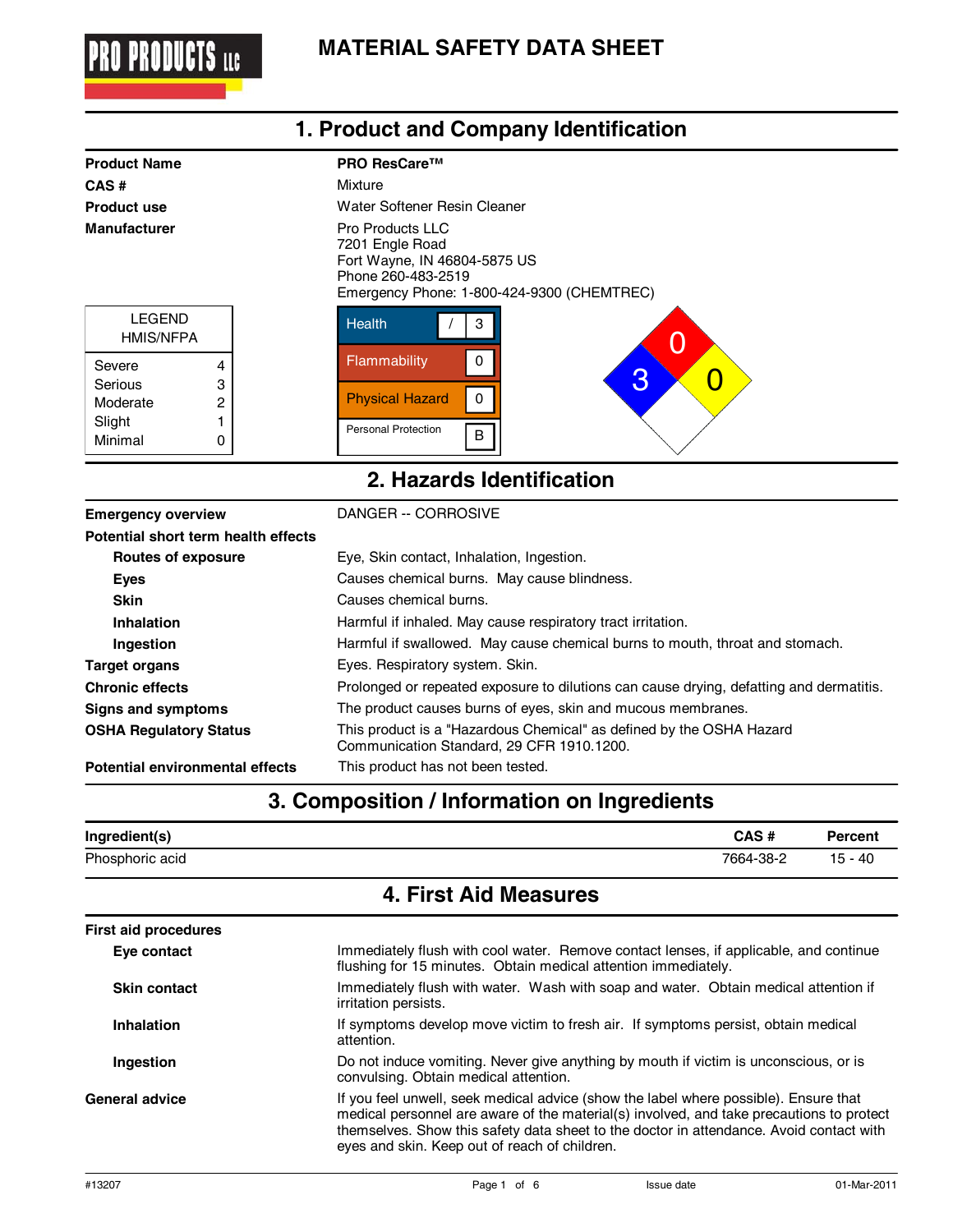## **5. Fire Fighting Measures**

| <b>Flammable properties</b>                     | Not flammable by WHMIS/OSHA criteria.                                                              |
|-------------------------------------------------|----------------------------------------------------------------------------------------------------|
| <b>Extinguishing media</b>                      |                                                                                                    |
| Suitable extinguishing media                    | Treat for surrounding material.                                                                    |
| Unsuitable extinguishing media Not available    |                                                                                                    |
| <b>Protection of firefighters</b>               |                                                                                                    |
| Specific hazards arising from<br>the chemical   | Not available                                                                                      |
| <b>Protective equipment for</b><br>firefighters | Firefighters should wear full protective clothing including self contained breathing<br>apparatus. |
| Hazardous combustion products                   | May include and are not limited to: Oxides of carbon. Oxides of phosphorus.                        |
| <b>Explosion data</b>                           |                                                                                                    |
| Sensitivity to mechanical<br>impact             | Not available                                                                                      |
| Sensitivity to static discharge                 | Not available                                                                                      |

## **6. Accidental Release Measures**

| <b>Personal precautions</b>      | Keep unnecessary personnel away. Do not touch or walk through spilled material. Do<br>not touch damaged containers or spilled material unless wearing appropriate protective<br>clothing. Keep people away from and upwind of spill/leak.                                                                                                                |
|----------------------------------|----------------------------------------------------------------------------------------------------------------------------------------------------------------------------------------------------------------------------------------------------------------------------------------------------------------------------------------------------------|
| <b>Environmental precautions</b> | Prevent entry into waterways, sewers, basements or confined areas.                                                                                                                                                                                                                                                                                       |
| <b>Methods for containment</b>   | Stop leak if you can do so without risk.                                                                                                                                                                                                                                                                                                                 |
| Methods for cleaning up          | Before attempting clean up, refer to hazard data given above. Small spills may be<br>absorbed with non-reactive absorbent and placed in suitable, covered, labelled<br>containers. Prevent large spills from entering sewers or waterways. Contact emergency<br>services and supplier for advice. Never return spills in original containers for re-use. |
|                                  | 7. Handling and Storage                                                                                                                                                                                                                                                                                                                                  |

**Handling** Use good industrial hygiene practices in handling this material. Do not get this material in your eyes, on your skin, or on your clothing. Storage **Keep out of the reach of children.** Store in a closed container away from incompatible materials.

### **8. Exposure Controls / Personal Protection**

| <b>Exposure limits</b>        |                                                                                                                                                                                                         |
|-------------------------------|---------------------------------------------------------------------------------------------------------------------------------------------------------------------------------------------------------|
| Ingredient(s)                 | <b>Exposure Limits</b>                                                                                                                                                                                  |
| Phosphoric acid               | <b>ACGIH-TLV</b>                                                                                                                                                                                        |
|                               | TWA: $1 \text{ mg/m}$ 3                                                                                                                                                                                 |
|                               | STEL: 3 mg/m3                                                                                                                                                                                           |
|                               | <b>OSHA-PEL</b>                                                                                                                                                                                         |
|                               | TWA: $1 \text{ mg/m}$ 3                                                                                                                                                                                 |
| <b>Engineering controls</b>   | Use only under good ventilation conditions or with respiratory protection.                                                                                                                              |
| Personal protective equipment |                                                                                                                                                                                                         |
| Eye / face protection         | Wear chemical goggles.                                                                                                                                                                                  |
| Hand protection               | Rubber gloves. Confirm with a reputable supplier first.                                                                                                                                                 |
| Skin and body protection      | As required by employer code. Rubber apron recommended.                                                                                                                                                 |
| <b>Respiratory protection</b> | Where exposure quideline levels may be exceeded, use an approved NIOSH respirator.                                                                                                                      |
|                               | General hygiene considerations Use good industrial hygiene practices in handling this material. When using do not eat<br>or drink. Wash hands before breaks and immediately after handling the product. |

# **9. Physical and Chemical Properties**

| Appearance | Clear.      |
|------------|-------------|
| Color      | <b>Blue</b> |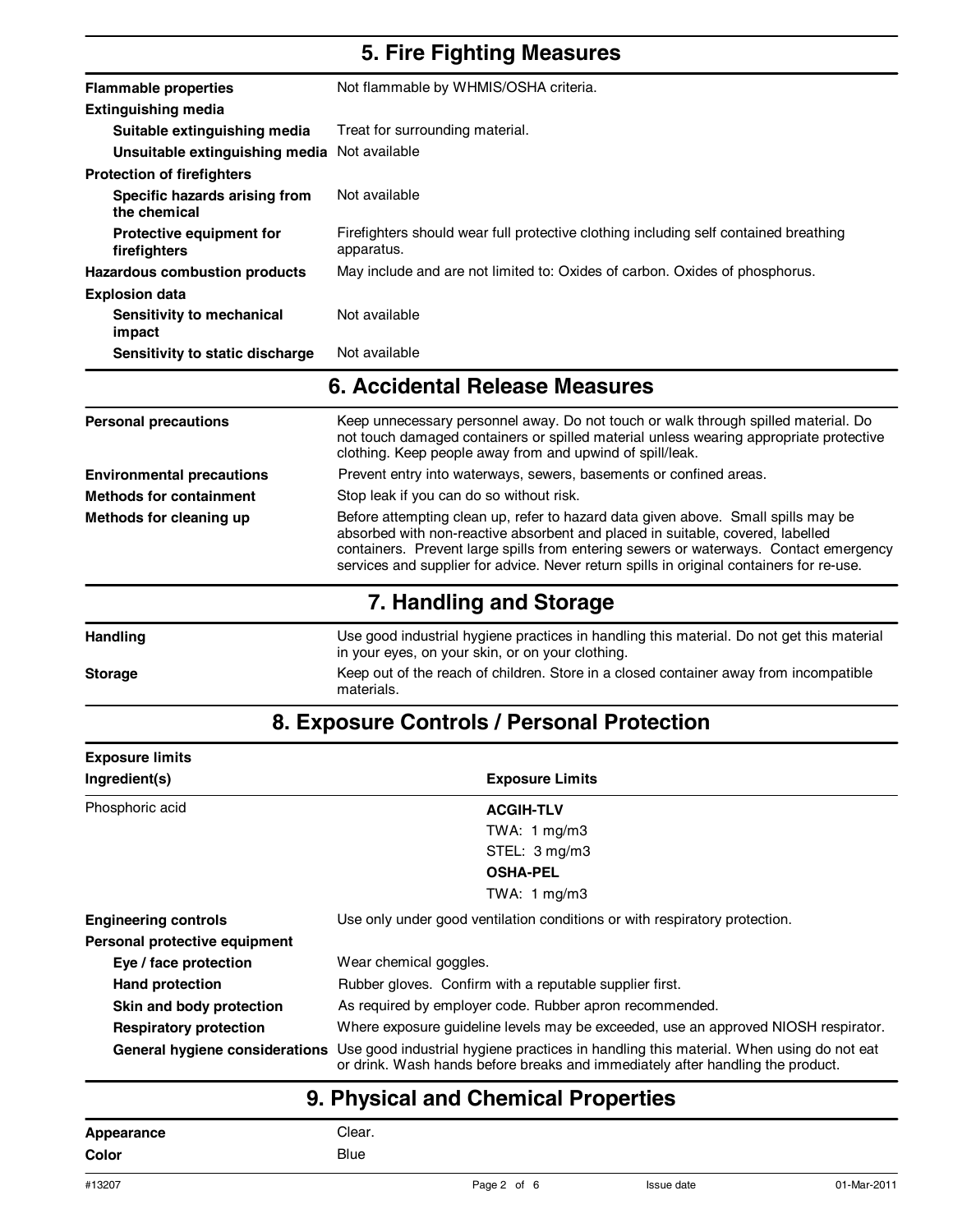| Liquid         |
|----------------|
| Characteristic |
| Not available  |
| Liquid         |
| < 1            |
| Not available  |
| Not available  |
| Not available  |
| Not available  |
| Not available  |
| None           |
| Not available  |
| Not available  |
| Not available  |
| Not available  |
| Not available  |
| $1.10 - 1.11$  |
| Not available  |
| Complete       |
| Water thin     |
| Not available  |
|                |

# **10. Stability and Reactivity**

| Reactivity                         | Reacts violently with alkaline material. This product may react with reducing agents.       |
|------------------------------------|---------------------------------------------------------------------------------------------|
| Possibility of hazardous reactions | Hazardous polymerization does not occur.                                                    |
| <b>Chemical stability</b>          | Stable under recommended storage conditions.                                                |
| <b>Conditions to avoid</b>         | Do not mix with other chemicals.                                                            |
| Incompatible materials             | Caustics. Oxidizers. Bases. Reducing agents.                                                |
| Hazardous decomposition products   | May include and are not limited to: Oxides of carbon. Oxides of phosphorus. Toxic<br>fumes. |

# **11. Toxicological Information**

| <b>Component analysis - LC50</b>      |                                                                              |
|---------------------------------------|------------------------------------------------------------------------------|
| Ingredient(s)                         | <b>LC50</b>                                                                  |
| Phosphoric acid                       | Not available                                                                |
| <b>Component analysis - Oral LD50</b> |                                                                              |
| Ingredient(s)                         | <b>LD50</b>                                                                  |
| Phosphoric acid                       | 1530 mg/kg rat                                                               |
| <b>Effects of acute exposure</b>      |                                                                              |
| Eye                                   | Causes chemical burns. May cause blindness.                                  |
| <b>Skin</b>                           | Causes chemical burns.                                                       |
| Inhalation                            | Harmful if inhaled. May cause respiratory tract irritation.                  |
| Ingestion                             | Harmful if swallowed. May cause chemical burns to mouth, throat and stomach. |
| <b>Sensitization</b>                  | Non-hazardous by WHMIS/OSHA criteria.                                        |
| <b>Chronic effects</b>                | Non-hazardous by WHMIS/OSHA criteria.                                        |
| Carcinogenicity                       | Not classified or listed by IARC, NTP, OSHA and ACGIH.                       |
| <b>Mutagenicity</b>                   | Non-hazardous by WHMIS/OSHA criteria.                                        |
| <b>Reproductive effects</b>           | Non-hazardous by WHMIS/OSHA criteria.                                        |
| <b>Teratogenicity</b>                 | Non-hazardous by WHMIS/OSHA criteria.                                        |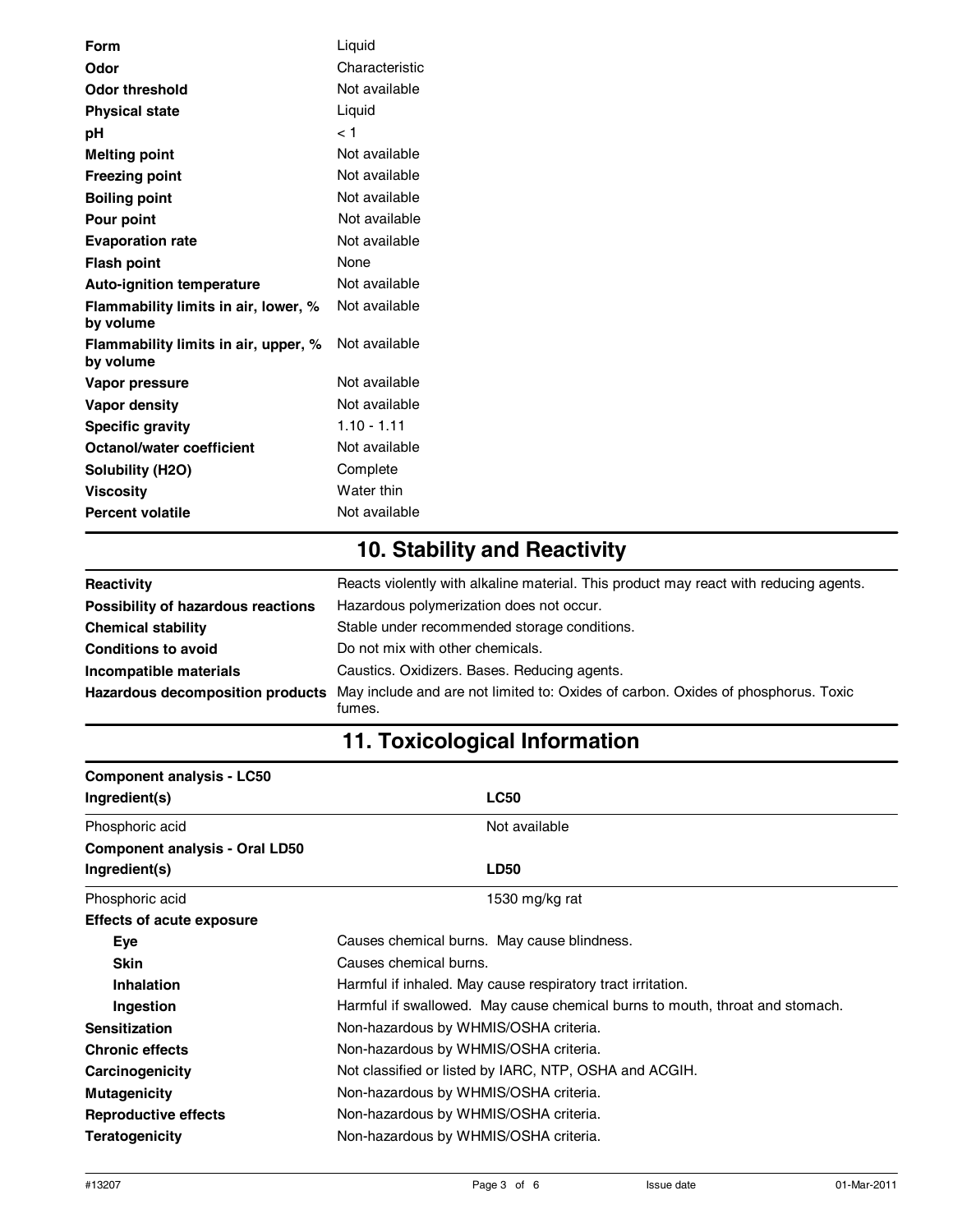## **12. Ecological Information**

|                                                                                         | $\mathbf{r}$ . Loological monimation                                                                                                                      |  |
|-----------------------------------------------------------------------------------------|-----------------------------------------------------------------------------------------------------------------------------------------------------------|--|
| <b>Ecotoxicity</b>                                                                      | Because of the low pH of this product, it would be expected to produce significant<br>ecotoxicity upon exposure to aquatic organisms and aquatic systems. |  |
| Ecotoxicity - Freshwater Fish - Acute Toxicity Data                                     |                                                                                                                                                           |  |
| Phosphoric acid<br>Ecotoxicity - Water Flea - Acute Toxicity Data                       | 7664-38-2<br>96 Hr LC50 Gambusia affinis: 3 - 3.5 mg/L                                                                                                    |  |
| Phosphoric acid                                                                         | 7664-38-2<br>12 Hr EC50 Daphnia magna: 4.6 mg/L                                                                                                           |  |
| Persistence / degradability                                                             | Not available                                                                                                                                             |  |
| <b>Bioaccumulation / accumulation</b>                                                   | Not available                                                                                                                                             |  |
| Mobility in environmental media                                                         | Not available                                                                                                                                             |  |
| <b>Environmental effects</b>                                                            | Not available                                                                                                                                             |  |
| <b>Aquatic toxicity</b>                                                                 | Not available                                                                                                                                             |  |
| <b>Partition coefficient</b>                                                            | Not available                                                                                                                                             |  |
| <b>Chemical fate information</b>                                                        | Not available                                                                                                                                             |  |
| Other adverse effects                                                                   | Not available                                                                                                                                             |  |
|                                                                                         | <b>13. Disposal Considerations</b>                                                                                                                        |  |
| <b>Disposal instructions</b>                                                            | Review federal, state/provincial, and local government requirements prior to disposal.                                                                    |  |
| Waste from residues / unused<br>products                                                | Not available                                                                                                                                             |  |
| <b>Contaminated packaging</b>                                                           | Not available                                                                                                                                             |  |
|                                                                                         | <b>14. Transport Information</b>                                                                                                                          |  |
| U.S. Department of Transportation (DOT)                                                 |                                                                                                                                                           |  |
| <b>Basic shipping requirements:</b>                                                     |                                                                                                                                                           |  |
| Proper shipping name                                                                    | Phosphoric acid solution                                                                                                                                  |  |
| <b>Hazard class</b>                                                                     | 8                                                                                                                                                         |  |
| <b>UN number</b>                                                                        | <b>UN1805</b>                                                                                                                                             |  |
| Packing group                                                                           | Ш                                                                                                                                                         |  |
| <b>Additional information:</b>                                                          | CORROSIVE                                                                                                                                                 |  |
| <b>Special provisions</b>                                                               | A7, IB3, N34, T4, TP1                                                                                                                                     |  |
|                                                                                         |                                                                                                                                                           |  |
| <b>Packaging exceptions</b>                                                             | <5L - Consumer Commodity ORM-D<br>8                                                                                                                       |  |
| <b>ERG</b> number                                                                       | 154                                                                                                                                                       |  |
| Transportation of Dangerous Goods (TDG - Canada)<br><b>Basic shipping requirements:</b> |                                                                                                                                                           |  |
| Proper shipping name                                                                    | PHOSPHORIC ACID, LIQUID                                                                                                                                   |  |
| <b>Hazard class</b>                                                                     | 8                                                                                                                                                         |  |
| <b>UN number</b>                                                                        | <b>UN1805</b>                                                                                                                                             |  |
| Packing group                                                                           | Ш                                                                                                                                                         |  |
| <b>Additional information:</b>                                                          |                                                                                                                                                           |  |
|                                                                                         |                                                                                                                                                           |  |
| <b>Packaging exceptions</b>                                                             | <5L - Consumer Commodity                                                                                                                                  |  |
|                                                                                         |                                                                                                                                                           |  |
|                                                                                         |                                                                                                                                                           |  |
|                                                                                         |                                                                                                                                                           |  |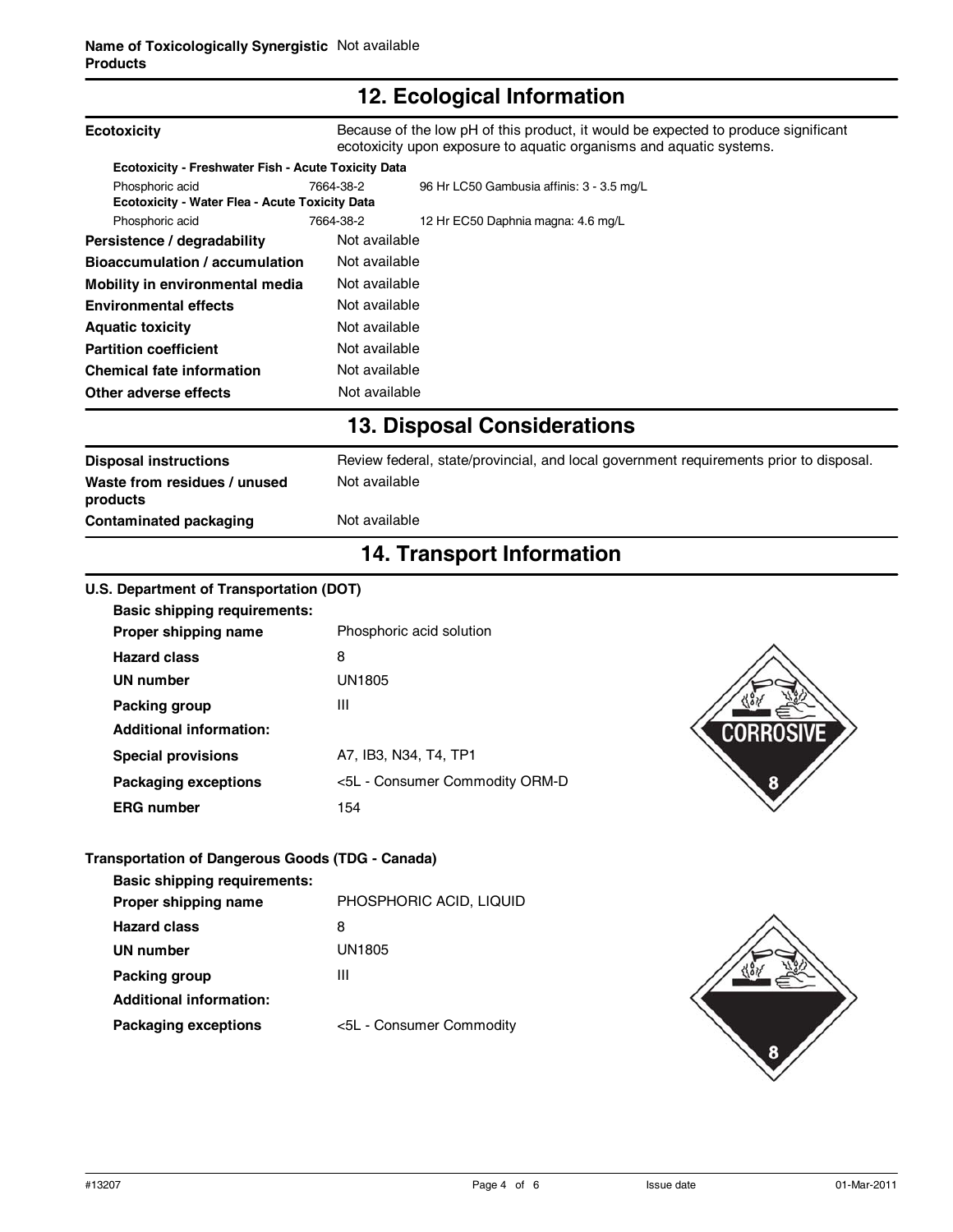# **15. Regulatory Information**

| <b>Canadian federal regulations</b>                          | This product has been classified in accordance with the hazard criteria of the Controlled<br>Products Regulations and the MSDS contains all the information required by the<br>Controlled Products Regulations. |
|--------------------------------------------------------------|-----------------------------------------------------------------------------------------------------------------------------------------------------------------------------------------------------------------|
| Canada - WHMIS - Ingredient Disclosure List                  |                                                                                                                                                                                                                 |
| Phosphoric acid                                              | 1%<br>7664-38-2                                                                                                                                                                                                 |
| <b>WHMIS status</b>                                          | Controlled                                                                                                                                                                                                      |
| <b>WHMIS classification</b>                                  | Class E - Corrosive Material                                                                                                                                                                                    |
| <b>WHMIS labeling</b>                                        |                                                                                                                                                                                                                 |
|                                                              |                                                                                                                                                                                                                 |
| <b>Occupational Safety and Health Administration (OSHA)</b>  |                                                                                                                                                                                                                 |
| 29 CFR 1910.1200 hazardous<br>chemical                       | Yes                                                                                                                                                                                                             |
| <b>US Federal regulations</b>                                | This product is a "Hazardous Chemical" as defined by the OSHA Hazard<br>Communication Standard, 29 CFR 1910.1200.                                                                                               |
|                                                              | U.S. - CERCLA/SARA - Hazardous Substances and their Reportable Quantities                                                                                                                                       |
| Phosphoric acid                                              | 5000 Lb final RQ; 2270 kg final RQ<br>7664-38-2                                                                                                                                                                 |
| <b>CERCLA (Superfund) reportable quantity</b>                |                                                                                                                                                                                                                 |
| Phosphoric acid: 5000.0000                                   |                                                                                                                                                                                                                 |
| Superfund Amendments and Reauthorization Act of 1986 (SARA)  |                                                                                                                                                                                                                 |
| <b>Hazard categories</b>                                     | Immediate Hazard - Yes<br>Delayed Hazard - No<br>Fire Hazard - No<br>Pressure Hazard - No<br>Reactivity Hazard - No                                                                                             |
| Section 302 extremely<br>hazardous substance                 | No                                                                                                                                                                                                              |
| Section 311 hazardous chemical Yes                           |                                                                                                                                                                                                                 |
| <b>Clean Air Act (CAA)</b>                                   | Not available                                                                                                                                                                                                   |
| <b>Clean Water Act (CWA)</b>                                 | Not available                                                                                                                                                                                                   |
| <b>State regulations</b>                                     | This product does not contain a chemical known to the State of California to cause<br>cancer, birth defects or other reproductive harm.                                                                         |
|                                                              | U.S. - California - 8 CCR Section 339 - Director's List of Hazardous Substances                                                                                                                                 |
| Phosphoric acid                                              | 7664-38-2<br>Present                                                                                                                                                                                            |
| U.S. - Louisiana - Reportable Quantity List for Pollutants   |                                                                                                                                                                                                                 |
| Phosphoric acid<br>U.S. - Massachusetts - Right To Know List | 7664-38-2<br>5000 Lb final RQ; 2270 kg final RQ                                                                                                                                                                 |
| Phosphoric acid                                              | 7664-38-2<br>Present                                                                                                                                                                                            |
| U.S. - Minnesota - Hazardous Substance List                  |                                                                                                                                                                                                                 |
| Phosphoric acid                                              | 7664-38-2<br>Present                                                                                                                                                                                            |
| U.S. - New Jersey - Right to Know Hazardous Substance List   |                                                                                                                                                                                                                 |
| Phosphoric acid                                              | 7664-38-2<br>sn 1516<br>U.S. - New York - Reporting of Releases Part 597 - List of Hazardous Substances                                                                                                         |
| Phosphoric acid                                              | 7664-38-2<br>5000 Lb RQ (air); 100 lb RQ (land/water)                                                                                                                                                           |
| U.S. - Pennsylvania - RTK (Right to Know) List               |                                                                                                                                                                                                                 |
| Phosphoric acid                                              | 7664-38-2<br>Environmental hazard                                                                                                                                                                               |
| U.S. - Rhode Island - Hazardous Substance List               |                                                                                                                                                                                                                 |
| Phosphoric acid                                              | 7664-38-2<br>Toxic; Flammable                                                                                                                                                                                   |
| Inventory name                                               |                                                                                                                                                                                                                 |
| Country(s) or region                                         | On inventory (yes/no)*<br>Inventory name                                                                                                                                                                        |
| Canada                                                       | Domestic Substances List (DSL)<br>Yes                                                                                                                                                                           |
| Canada                                                       | Non-Domestic Substances List (NDSL)                                                                                                                                                                             |
| United States & Puerto Rico                                  | Toxic Substances Control Act (TSCA) Inventory<br>Yes<br>A "Yes" indicates that all components of this product comply with the inventory requirements administered by the governing country(s)                   |